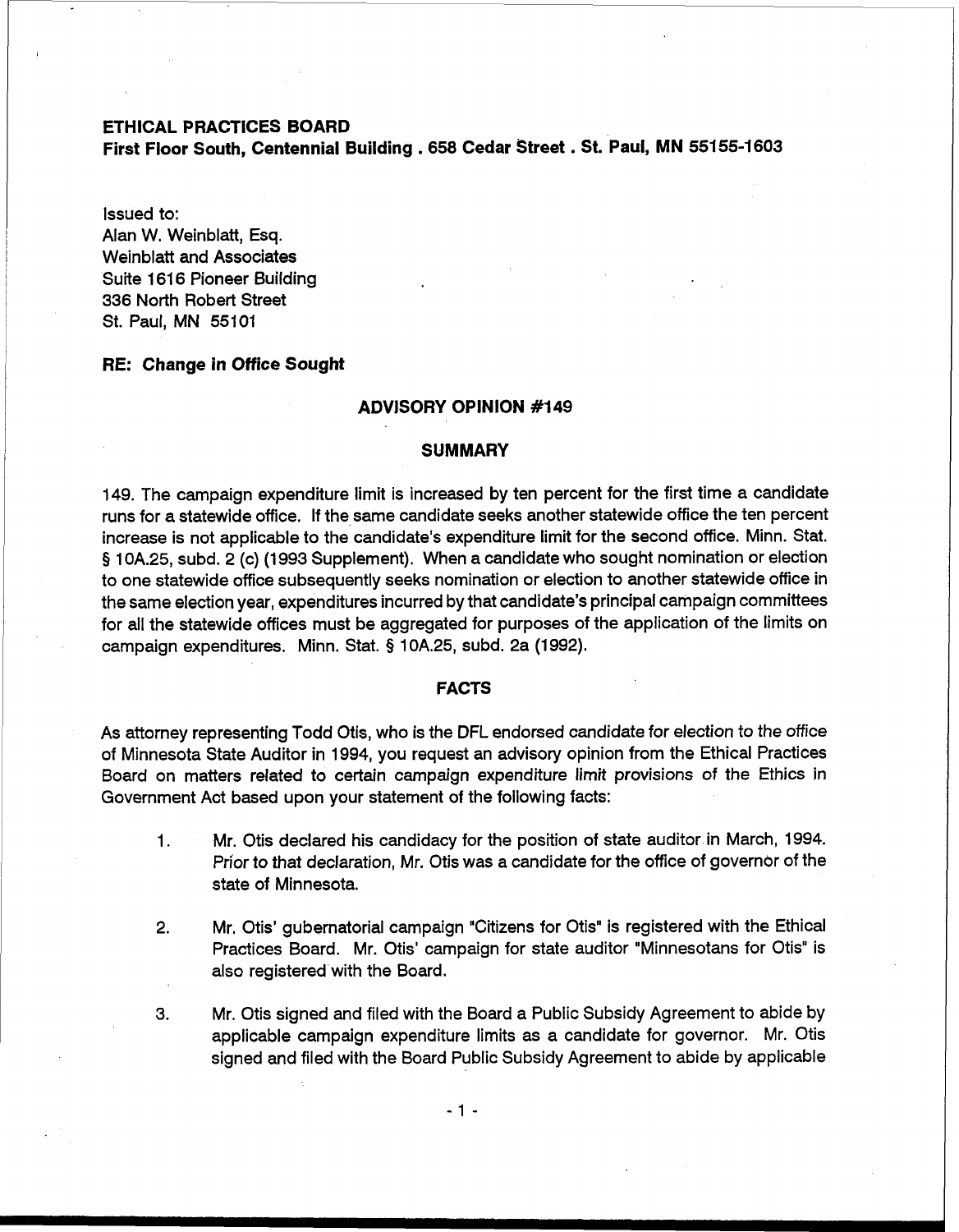campaign expenditure limits as a candidate for state auditor.

- The 1994 election year campaign expenditure limit for governor and lieutenant 4. governor, running together, is \$1,725,920, and the 1994 campaign expenditure limit for state auditor is \$143,829. Minn. Stat. §§ 10A.25, subd. 2 (a), and 10A.255 (1993 Supplement).
- Minn. Stat. § 10A.25, subd. 2 (c) provides that the expenditure limits listed above 5. are increased by ten percent for candidate who is running for that office for the first time and who has not run previously for any other office whose territory now includes a population that is more than one-third of the population in the territory of the new office.
- Minn. Stat. § 10A.25, subd. 2a provides that if a candidate makes expenditures 6. from more than one principal campaign committee for nomination or election to statewide office in the same election year, the amount of expenditures from all of the candidate's principal campaign committees for statewide office for that election year must be aggregated of purposes of the application of the limits on campaign expenditures under subdivision 2, clauses (a) to (c).

You ask the Board to respond to the following questions:

## QUESTION ONE

Does the provision of Minn. Stat. § 10A.25, subd. 2 (c) authorize a ten percent increase for Mr. Otis' expenditure limit against either the gubernatorial limit or the state auditor limit, and if so, which?

#### **OPINION**

Yes, the ten percent increase in campaign expenditure limit under Minn. Stat. § 10A.25, subd. 2 (c) applies to Mr. Otis' governor committee because the office of governor is the first statewide office for which Mr. Otis is a candidate within the meaning of Minn. Stat. § 10A.01, subd. 5. The ten percent increase in campaign expenditure limit under Minn. Stat. § 10A.25, subd. 2 (c) does not apply to Mr. Otis' state auditor committee because Mr. Otis has been a candidate for another statewide office that includes the same population and territory as the new office.

## **QUESTION TWO**

Under Minn. Stat. § 10A.25, subd. 2a, do expenditures made by the Otis for Governor campaign under Sec. 10A.25, subd. 2 (a) (1) count against the expenditure limit that applies to the state auditor election under Sec. 10A.25, subd. 2 (a) (3)?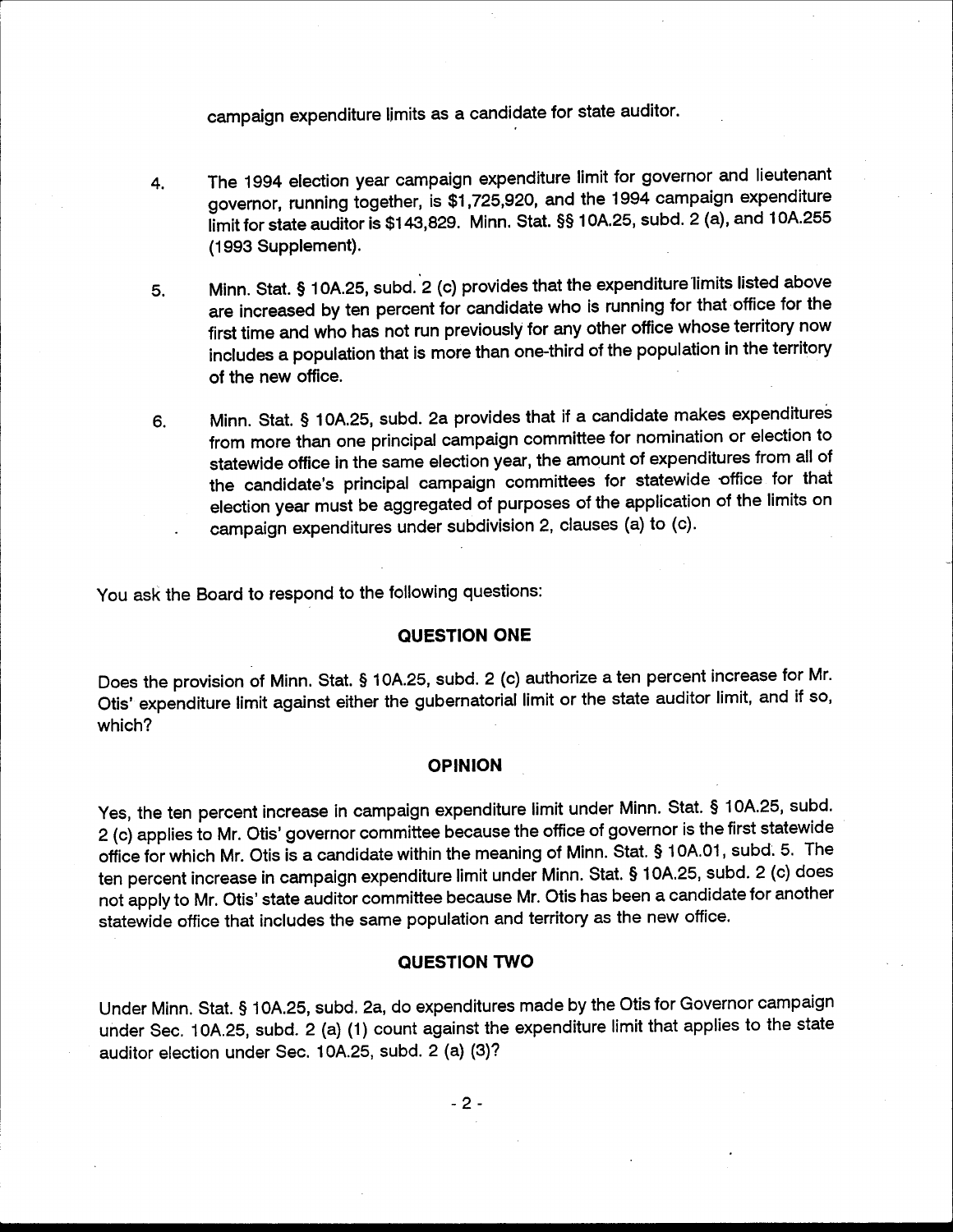### **OPINION**

Yes. A candidate with principal campaign committees for more than one statewide office must aggregate the campaign expenditures of all the committees for statewide office for purposes of the application of the limits on campaign expenditures. Minn. Stat. § 10A.25, subd. 2a, and Minn. Rules pt. 4500.1200.

Issued:  $9112.37, 1994$ 

 $\ddotsc$ 

Vanne Owens Haves, Chai **Ethical Practices Board** 

# PERTINENT STATUTES AND RULES

Minn. Stat. § 10A.01 DEFINITIONS provides:

Subd. 5. Candidate. "Candidate" means an individual who seeks nomination or election to any statewide or legislative office for which reporting is not required by federal laws. ... An individual shall be deemed to seek nomination or election if the individual has taken the action necessary under the law of the state of Minnesota to qualify for nomination or election, has received contributions or made expenditures in excess of \$100, for the purpose of bringing about the individual's nomination or election. . . .

Minn. Stat. § 10A.25 LIMITS ON CAMPAIGN EXPENDITURES provides:

Subdivision 1. For the purposes of sections 10A.11 to 10A.34, a candidate for governor and a candidate for lieutenant governor, running together, shall be deemed to be a single candidate. Except as provided in subdivision 3, all expenditures made by and all approved expenditures made on behalf of the candidate for lieutenant governor shall be considered to be expenditures by and approved expenditures on behalf of the candidate for governor.

Subd. 2. (a) In a year in which an election is held for an office sought by a candidate, no expenditures made by the principal campaign committee of that candidate, nor any approved expenditures made on behalf of that candidate which expenditures an approved expenditures result in an aggregate amount in excess of the following:

(1) for governor and lieutenant governor, running together, \$1,626,691\*;

\* \$1,725,920 for 1994. Minn. Stat. § 10A.255 (1993 Supplement)